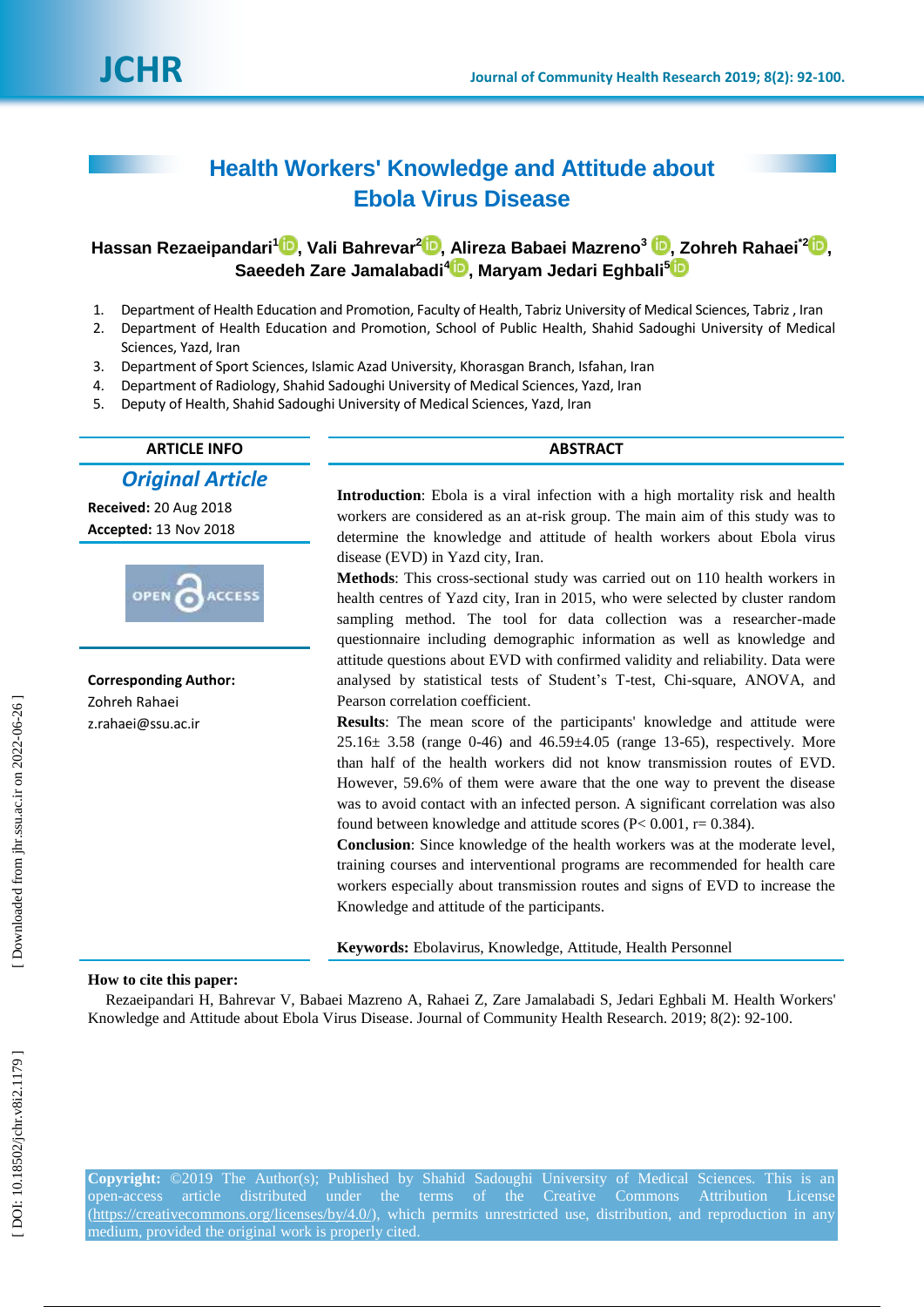# **Introduction**

Ebola virus disease (EVD) is a viral infection created by Ebola virus. This virus is from the Filo virus family and creates a kind of fever and bleeding after entering the body of the hosts. This leads to death in 30 % to 90 % of the patients with symptoms (1). Ebola was first discovered in 1976 in Sudan and near Zaire, where the Democratic Republic of Congo is currently located (2). Later, it moved into other African countries and killed many people. As a matter of fact, it was not limited to Africa and spread into other continents (3). Ebola virus causes high fever and bleeding that weaken the patients and spread s very quickly. The researchers believe that the virus originated from African countries and spreads from animals to human beings (4).

The mortality rate of Ebola virus is from 25% to 90 % and no treatment has ever been found for it (2). For the past few years, several researches conducted studies to identify the source and mode of Ebola; however, the precise spread route and mode of this disease have not been determined yet. Based on the existing evidences, the Ebola virus exists in the body fluids such as saliva and sex fluid during the acute period and convalescence of the disease. Therefore, EVD is probably transmitted to the healthy individuals by contacting with blood or other body fluids and discharges such as phlegm of the infected people  $(5-8)$ .

Some of the physicians, nurses, and paramedics were infected with EVD while treating the patients. Repeated connection, lack of observance of the health issues, and lack of knowledge about the transmission mode in the initial years of the disease identification are among the main causes of this disease. In any case, this virus shows its symptoms after 2 to 21 days regardless of the way it enters the body (9). Patients with sudden onset of the fever, severe weakness, muscle pain, headache, and sore throat should consult a physician. Usually, after a short period of time, nausea, vomiting, diarrhoea, skin pustules, liver disorder , kidney disorder, and even in some cases the internal and external bleeding occur after the preliminary symptoms and the patients' condition

severely move s towards critical (9). Patients suffering from EVD in the critical cases are similar to individuals with severe dehydration; so, they must receive special care.

So far, no specific treatment or vaccine has been discovered for EVD and all the proposed medicines and vaccines need several years of research to reach the clinical stage ( 9 ) . Prevention from the bleeding fever of EVD in Africa has been encountered with difficulties. Since identification of the infected animals and their living places are unknown , only a few primitive measures have been proposed for prevention of this disease.

The main principle in prevention of the infection is avoiding direct contact with a patient. If a case of the disease is observed, the first people who should take great care about the danger are the health care centres' staff. These individuals should use complete coverage, mask, gloves, and glasses to prevent contact with blood and body of the infected person. Additionally, in the case that a patient dies, contacting the corpse should also be avoided (10 ).

A limited number of studies were conducted on the knowledge and attitude toward EVD. In a Nigerian study, the average percentage scores for knowledge, attitude, and practice were 79.4%, 95%, and 49.9%, respectively (11 ). In another study in Karnataka Hospital, the knowledge rate of physicians was 55.5%, of nurses as 45%, and of laboratory technicians was 40%. In general, knowledge, attitude, and practice scores of these participants were 73.6%, 83.1%, and 69.2%, respectively (4). In an interventional research in the United States, the participants' knowledge of EVD concerning its type, latency /incubation period, diagnosis, vaccination, treatment, and symptoms was adequate. Many individuals had a positive attitude towards the treatment of patients suffering from EVD and believed that the infected patients should be isolated and societies must actively participate in the prevention of the EVD (12). Thus, the health care personnel must follow strict observance and apply precise health principles to prevent spread of the disease and self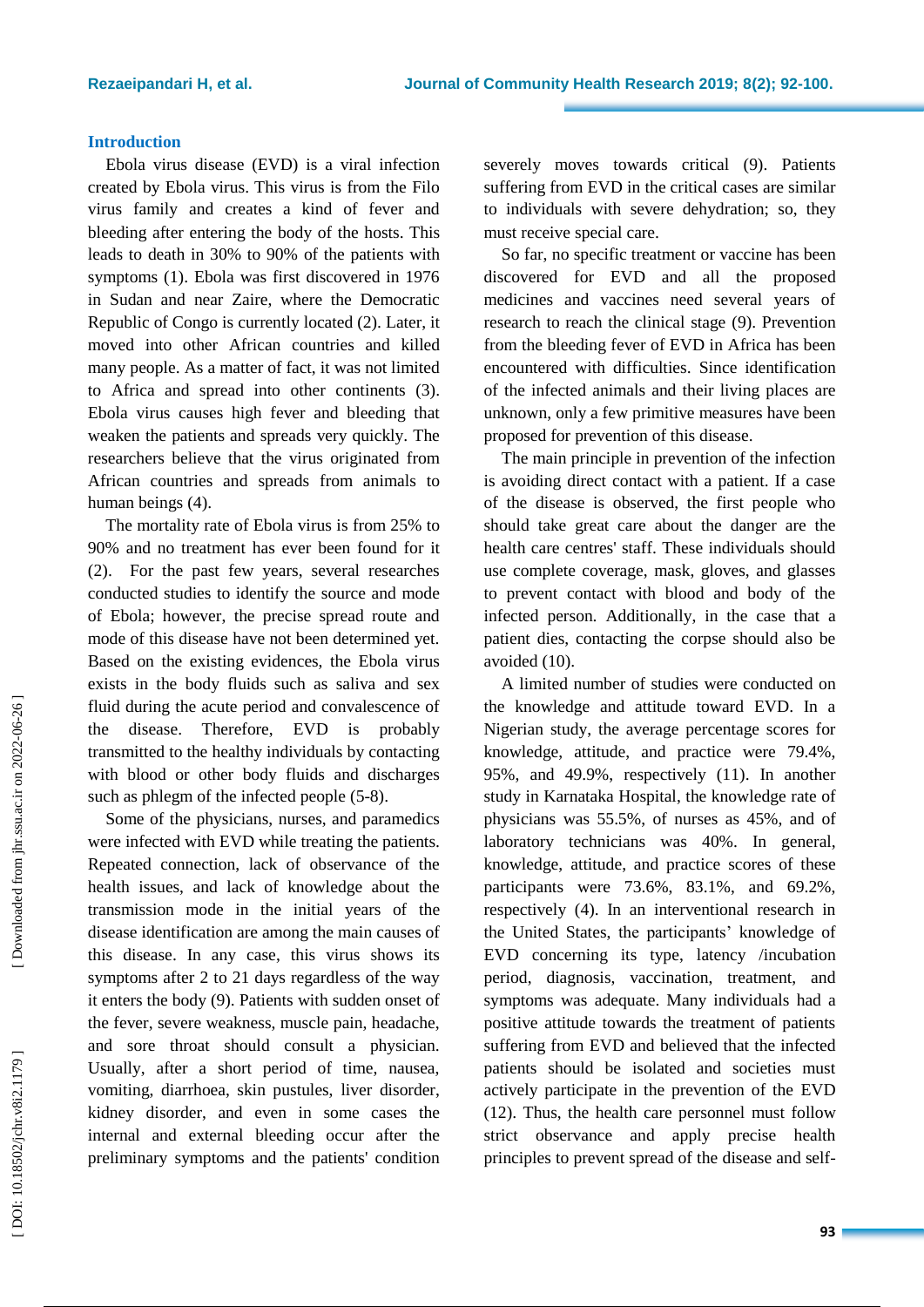infection. Consequently, considering the importance of the role and position of healthcare centres' personnel and lack of a related study in Iran, the present study was conducted to determine the knowledge and attitude of the health care centres' staff about EVD in Yazd, Iran.

#### **Methods**

# **Participants**

Th e participants of this cross -sectional study included 110 workers of healthcare centres in Yazd, Iran. The following parameters were used to estimate the sample size: (1) 95% confidence interval, (2) standard deviation of 2.5 (13), and (3) estimated error of 0.45. A clustered random sampling was used for selecting the participants. In this regard, 10 health care centers were randomly selected out of the urban health care centers and 1 1 individuals were selected from each center .

### **Procedures and Measures**

A 3 -part researcher -made questionnaire was used derived from the literature (14 -16 ) to collect data. The first section of this questionnaire was used to collect the participants' demographic information including age, gender, educational status, and work experience. The second section consisted of 16 questions to assess EVD knowledge. The questions were designed in multiple choices while some of them had more than one correct answer. The items were scored so that each correct answer received one point. The total score s could range from zero to 46. The individuals' level of knowledge was categorized into three groups:  $0-16$  = weak,  $17-31$  = moderate and  $32-46$  = good.

The third section of the questionnaire dealt with the participants' attitude s towards EVD and

included 13 attitudinal statements. A 5 -point Likert-type scaling  $(1 = \text{completely}})$  disagree, 5 = completely agree ) was applied to answer the items. The total scores could range from 13 to 65, which was categorized as follows: (1) 13 -30= weak, (2) 31 -47 = moderate and  $48-65 = good.$ 

The content validity of the questionnaire was assessed and approved by a panel of experts in infectious disease and health education. The questionnaire was pilot -tested and the data were obtained to estimate the reliability of the scales; this process resulted in Cronbach's Alpha Coefficient of greater than 0.7 for each of the scales.

The research team members distributed the questionnaire among the staff members of the selected healthcare centr es in Yazd.

### **Ethical consideration**

Participation in this study was consciously and voluntarily. All participating healthcare workers signed an informed consent form. Additionally, all were ensured about the confidentiality of their information.

# **Statistics**

The inferential statistics employed for the purpose of data analysis included Student's t -test, Chi -square, Analysis of Variance (ANOVA ) , and Pearson Product -Moment Correlation Coefficient (Pearson r) .

### **Results**

#### **Demographic Variables**

The mean age of the samples was 35.02±8.28 years and the mean years of work experience was 11.93±8.55. The majority of the participants were female (67.9%), married (83.5%) and had Bachelor of Science (BS) degrees (52.5%) (Table 1 ) .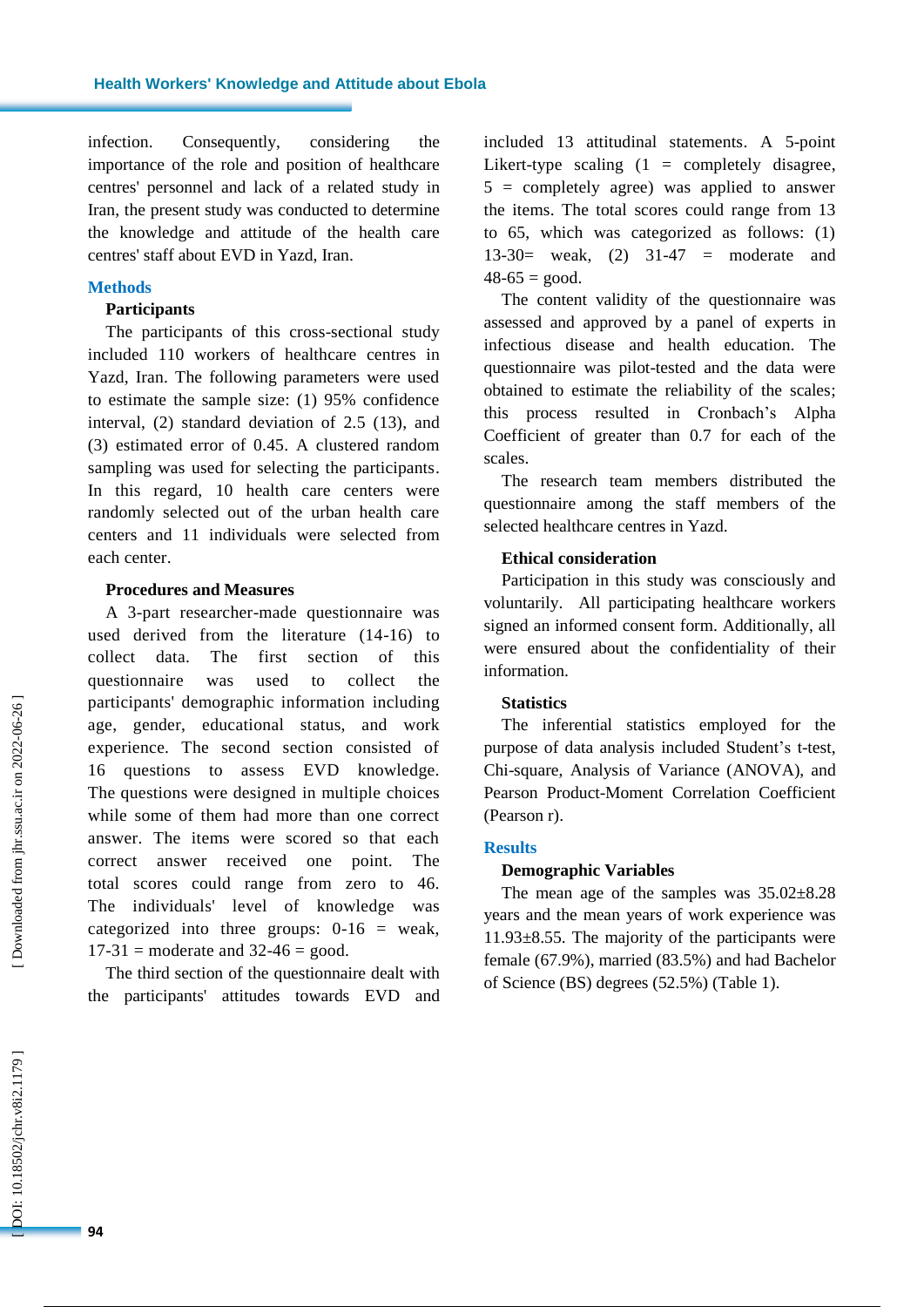| Variable          | N             | <b>Percent</b> |      |  |
|-------------------|---------------|----------------|------|--|
|                   | 20-29         | 30             | 28.0 |  |
| Age               | $30-39$       | 39             | 36.4 |  |
|                   | $40 - 49$     | 33             | 30.8 |  |
|                   | >50           | 8              | 5    |  |
| Gender            | Male          | 35             | 32.1 |  |
|                   | Female        | 75             | 67.9 |  |
| Married status    | Single        | 19             | 16.5 |  |
|                   | Married       | 91             | 83.5 |  |
| Educational level | Associate     | 30             | 28.7 |  |
|                   | BS            | 56             | 52.5 |  |
|                   | MS            | 14             | 10.9 |  |
|                   | PhD/MD        | 10             | 7.9  |  |
| Work experience   | $<$ 10 years  | 57             | 52.0 |  |
|                   | $10-20$ years | 34             | 31.4 |  |
|                   | $>20$ years   | 19             | 16.6 |  |

**Table 1.** Demographic characteristics of the participants

# **Knowledge**

The knowledge test scores ranged from 0 to 46 with an average score of  $25.16$  (SD=3.58). The most frequently correct answers were related to the questions that asked about the cause s of EVD (98.2% ) and awareness about the fact that the

disease lead s to death (96.3%) . The lowest percentage of the correct answer was attributed to the question about the people at risk of EVD (16.5%), followed by of the awareness about the most important transmission route s of this disease (35.5%) (Table 2 ) .

**Table 2.** Frequency distribution of answers to Ebola knowledge items among participants

|                                                                                                                                                                                                  | N   | Percent |
|--------------------------------------------------------------------------------------------------------------------------------------------------------------------------------------------------|-----|---------|
| The cause of Ebola disease                                                                                                                                                                       | 107 | 98.2    |
| The most important transmission route of Ebola disease                                                                                                                                           | 51  | 46.8    |
| The possibility of transmission of Ebola disease through animals                                                                                                                                 | 69  | 63.3    |
| The possibility of transmission of Ebola disease to caregiver                                                                                                                                    | 102 | 93.6    |
| Quarantine the person with Ebola diseases                                                                                                                                                        | 83  | 76.1    |
| Season outbreak of Ebola diseases                                                                                                                                                                | 54  | 49.5    |
| Death caused by Ebola diseases                                                                                                                                                                   | 105 | 96.3    |
| Medication for treatment of Ebola diseases                                                                                                                                                       | 39  | 35.8    |
| Drug resistance                                                                                                                                                                                  | 53  | 48.6    |
| Protective measures                                                                                                                                                                              | 44  | 44.9    |
| At risk individuals                                                                                                                                                                              | 18  | 16.5    |
| Signs of Ebola diseases                                                                                                                                                                          | 39  | 35.6    |
| Preventive ways                                                                                                                                                                                  | 58  | 53.4    |
| Vaccination                                                                                                                                                                                      | 70  | 64.2    |
| Countries involved with Ebola diseases                                                                                                                                                           | 87  | 79.8    |
| Information of Ebola diseases                                                                                                                                                                    | 13  | 11.90   |
| $\frac{1}{2}$ , $\frac{1}{2}$ , $\frac{1}{2}$ , $\frac{1}{2}$ , $\frac{1}{2}$ , $\frac{1}{2}$ , $\frac{1}{2}$ , $\frac{1}{2}$ , $\frac{1}{2}$ , $\frac{1}{2}$<br>$\sim$ $(0.01)$ $\sim$ $(1.01)$ |     |         |

Knowledge scores had no statistically significant difference with gender  $(p=0.13)$ , marital status  $(p=0.15)$ , age  $(p=0.18)$ , and work experience (p=0.13). However, participants with higher level s of education had higher scores in knowledge area

(p<0.01) . Post -hoc analysis using Tukey test showed that the individuals with PhD level of education and physicians had a higher level of knowledge about Ebola rather than others (Table 3 ) .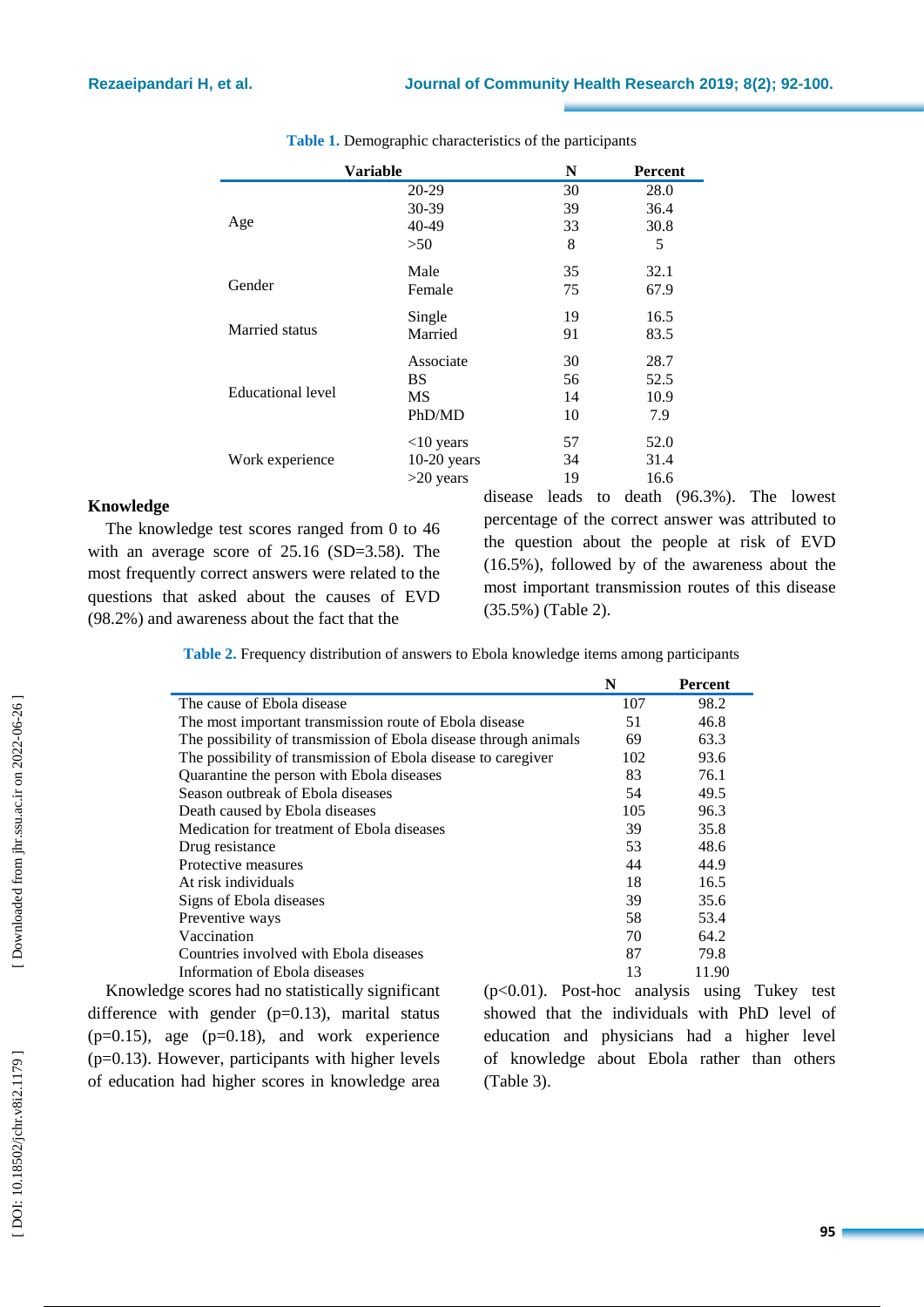#### **Health Workers' Knowledge and Attitude about Ebola**

|                          |                             |       | Knowledge |         | <b>Attitude</b> |      |         |  |
|--------------------------|-----------------------------|-------|-----------|---------|-----------------|------|---------|--|
|                          |                             | M     | <b>SD</b> | p-value | $\mathbf{M}$    | SD   | p-value |  |
|                          | Male                        | 25.91 | 3.79      |         | 54.88           | 5.06 |         |  |
| Gender                   | Female                      | 24.81 | 3.45      | 0.13    | 53.95           | 4.35 | 0.32    |  |
| Mariage status           | Single                      | 24.05 | 2.68      |         | 54.11           | 3.75 |         |  |
|                          | Married                     | 25.38 | 3.71      | 0.15    | 54.28           | 4.75 | 0.88    |  |
|                          | Associate degree            | 24.86 | 3.39      |         | 52.86           | 4.11 |         |  |
|                          | B.S                         | 24.92 | 3.40      |         | 54.56           | 4.41 |         |  |
| <b>Educational level</b> | M.Sc.                       | 25.36 | 3.29      | 0.013   | 55.09           | 4.72 | 0.029   |  |
|                          | M.D                         | 29.12 | 3.39      |         | 58              | 4.53 |         |  |
|                          | Paramedic                   | 27.5  | 6.36      |         | 57              | 4.24 |         |  |
|                          | Family Health               | 23.93 | 3.25      |         | 53.5            | 2.92 |         |  |
|                          | Laboratory science          | 26.33 | 2.29      |         | 55.44           | 5.05 |         |  |
|                          | <b>Public Health</b>        | 25    | 3.59      |         | 53.76           | 5.22 |         |  |
| Field of study           | <b>Environmental Health</b> | 24.33 | 3.86      | 0.012   | 56.20           | 3.96 | 0.098   |  |
|                          | Physician                   | 30.33 | 2.58      |         | 58              | 5.01 |         |  |
|                          | Nurse – midwifery           | 25    | 2.70      |         | 53.14           | 3.33 |         |  |
|                          | Others                      | 24.73 | 3.23      |         | 52.33           | 4.01 |         |  |
| Age                      | 20-29                       | 24.83 | 3.07      | 0.81    | 53.96           | 3.89 |         |  |
|                          | 30-39                       | 25.51 | 3.85      |         | 53.76           | 4.75 |         |  |
|                          | 40-49                       | 24.78 | 3.61      |         | 54.09           | 4.36 | 0.35    |  |
|                          | 50-59                       | 25.40 | 4.72      |         | 57.60           | 6.38 |         |  |
| Work history             | Below 10 years              | 25.66 | 3.52      |         | 54.35           | 4.13 |         |  |
|                          | $10-19$ years               | 24.71 | 3.50      | 0.31    | 53.25           | 4.78 | 0.24    |  |
|                          | 20 years and above          | 24.35 | 4.01      |         | 55.52           | 5.61 |         |  |

**Table 3.** Frequency distribution of mean and standard deviation of knowledge and attitude based on the demographic variables

# **Attitude**

The respondents' attitudinal scores toward EVD ranged from 13 to  $65$   $(46.6\pm4.0)$ . The majority (85.3% ) of the participants did not have any opinion about the fact that no one is immune in the society from EVD infection. The most positive attitudes of the healthcare workers were respect for patients with Ebola (47.7%) and agreement about this idea that nobody in the community is immune from Ebola disease. Nearly 23% of the individuals agreed that healthcare workers were at a higher risk of developing the contagious disease (Table 4 ) . Attitude scores had no statistically significant difference with gender (P<0.32), marital status (P<0.88), age (P<0.35), work experience (P<0.24) ,

and field of study (P<0.09) , but attitude had a statistically significant relationship with level of education (P<0.02) . Tukey test showed that people with the PhD level of education had a higher attitude score s about Ebola rather than other educational levels (Table 4 ) .

Attitude had no statistically significant difference with gender (p=0.32), marital status (p=0.88), age (p=0.35), and work experience (p=0.24). Similarly, knowledge scores were higher among the participants with higher level s of education ( $p < 0.05$ ).

The EVD knowledge and attitude scores were significantly correlated  $(r=0.4, p<0.1)$ . Radio and television were the most important sources of providing information about EVD (62.2%).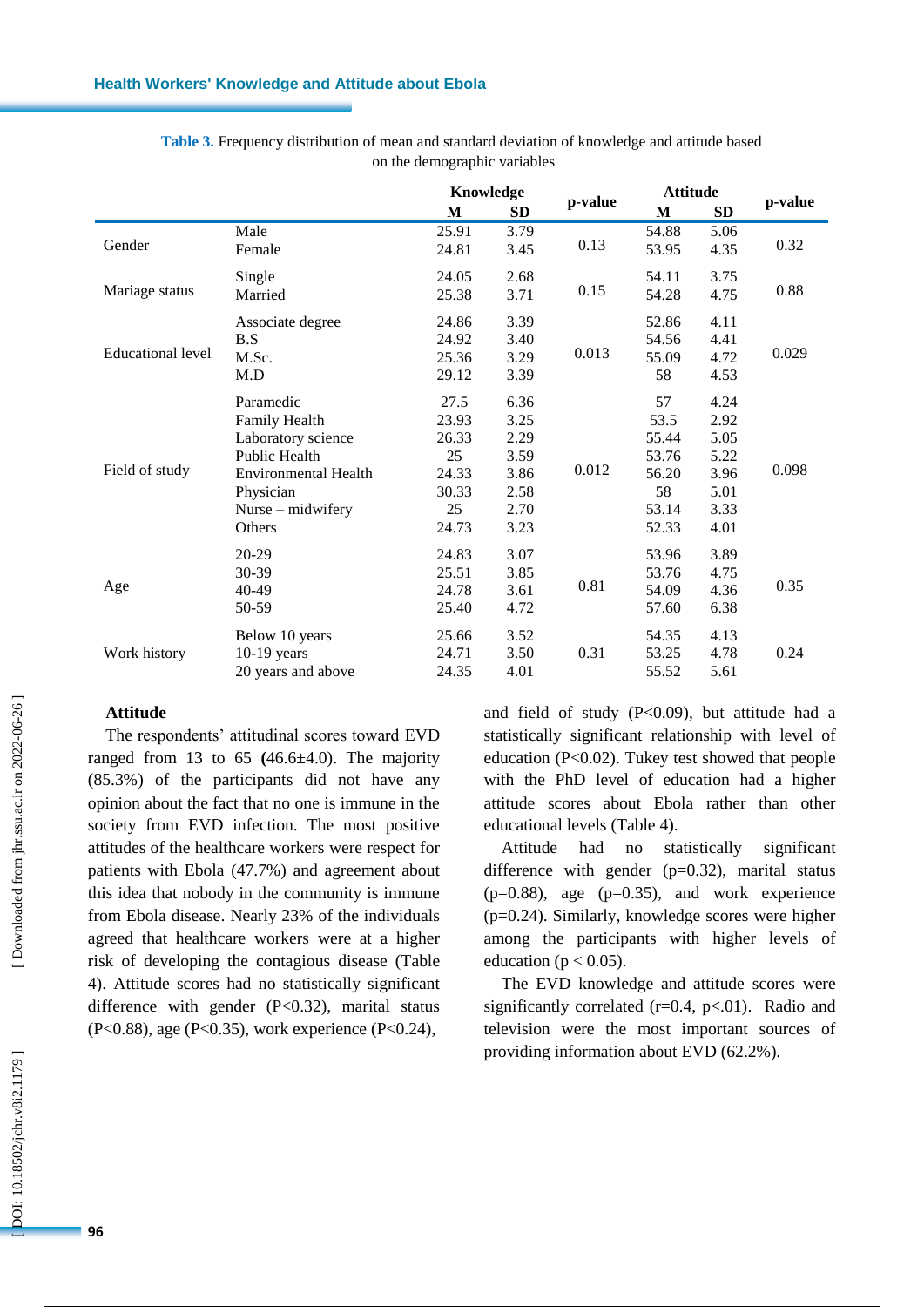| <b>Items</b>                                                                                                                                                   |    | <b>Completely</b><br>agree |    | agree         |    | N <sub>0</sub><br>comment |                | <b>Disagree</b> |                | Completel<br>y disagree |  |
|----------------------------------------------------------------------------------------------------------------------------------------------------------------|----|----------------------------|----|---------------|----|---------------------------|----------------|-----------------|----------------|-------------------------|--|
|                                                                                                                                                                | N  | $\frac{0}{0}$              | N  | $\frac{0}{0}$ | N  | $\frac{0}{0}$             | N              | $\frac{0}{0}$   | N              | $\%$                    |  |
| 1. According to my viewpoint no one in the society<br>from the viewpoint of getting infected with Ebola is<br>not immune                                       | 42 | 38.5                       | 51 | 46.8          | 6  | 5.5                       | $\overline{4}$ | 3.7             | 6              | 5.5                     |  |
| 2.I believe that getting infected to this disease surely<br>leads to death                                                                                     | 15 | 13.8                       | 42 | 38.5          | 13 | 11.9                      | 32             | 29.4            | 7              | 6.4                     |  |
| 3. According to my viewpoint, respect to patients<br>suffering from Ebola like other diseases is necessary                                                     | 52 | 47.7                       | 48 | 44            | 8  | 7.3                       | $\mathbf{1}$   | 0.9             |                |                         |  |
| 4.I believe that the Ebola disease is threatening our<br>society                                                                                               | 28 | 25.7                       | 54 | 49.5          | 19 | 17.4                      | 5              | 4.6             | 3              | 2.8                     |  |
| 5. According to my viewpoint, companionship and<br>talking to an infected individual causes transmission<br>of this disease                                    | 20 | 18.3                       | 51 | 46.8          | 16 | 14.7                      | 19             | 17.4            | 3              | 2.8                     |  |
| 6. According to my viewpoint, prevention from<br>Ebola disease is easy.                                                                                        | 3  | 2.8                        | 45 | 41.3          | 15 | 13.8                      | 38             | 34.9            | 8              | 7.3                     |  |
| 7. As per my viewpoint, Ebola is specially for the<br>deprived and poor classes of the society                                                                 | 5  | 4.6                        | 20 | 18.3          | 18 | 16.5                      | 47             | 43.1            | 19             | 17.<br>4                |  |
| 8. According to my viewpoint, the individual<br>infected by Ebola leads to his or her family<br>destruction                                                    | 6  | 5.5                        | 18 | 16.5          | 24 | 22                        | 50             | 45.9            | 11             | 10.<br>$\mathbf{1}$     |  |
| 9. According to my belief, the direct contact with<br>blood and discharges of infected individual is<br>effective in transmission of this disease              | 37 | 33.9                       | 50 | 45.9          | 16 | 14.7                      | 5              | 4.6             | 1              | 0.9                     |  |
| 10. According to my belief, avoidance of contact<br>with infected animal is useful in the transmission of<br>this disease.                                     | 24 | 22                         | 48 | 44            | 26 | 23.9                      | 9              | 8.3             | $\overline{2}$ | 1.8                     |  |
| 11. According to my belief, avoidance from presence<br>in the crowded places is effective in prevention from<br>getting infected to this disease.              | 18 | 16.5                       | 55 | 50.5          | 21 | 19.3                      | 14             | 12.8            | 1              | 0.9                     |  |
| 12. According to my viewpoint, hygienic personnel<br>more than others are exposed to danger.                                                                   | 25 | 22.9                       | 60 | 55            | 10 | 9.2                       | 11             | 10.1            | 3              | 2.8                     |  |
| 13. According to my viewpoint, putting hand in front<br>of the mouth and nose during cough or sneeze is<br>effective in prevention of the transmission of this | 26 | 23.9                       | 57 | 52.3          | 13 | 11.9                      | 8              | 7.3             | 5              | 4.6                     |  |

**Table 4.** Frequency distribution of answer to Ebola attitude items among participants

# **Discussion**

disease.

Considering the aim of this study, the levels of knowledge and attitude about EVD were determined among the staff of healthcare centres in Yazd. The participants' mean score s of knowledge and attitude were 25 .16 and 46 . 6, respectively. In other words, their knowledge and attitude measures were at a moderate level.

In a Nigerian study, 45.4%, 52.5%, and 24.35% of the participants had a good knowledge, attitude, and practice scores, respectively (11). In another study conducted in the Karnataka Hospital, the knowledge rate of the physicians , nurses, and laboratory technicians were 55.5%, 45%, and 40%, respectively. In the same study, the total scores of knowledge, attitude, and performance were 73.6%, 83.1% , and 69.2%,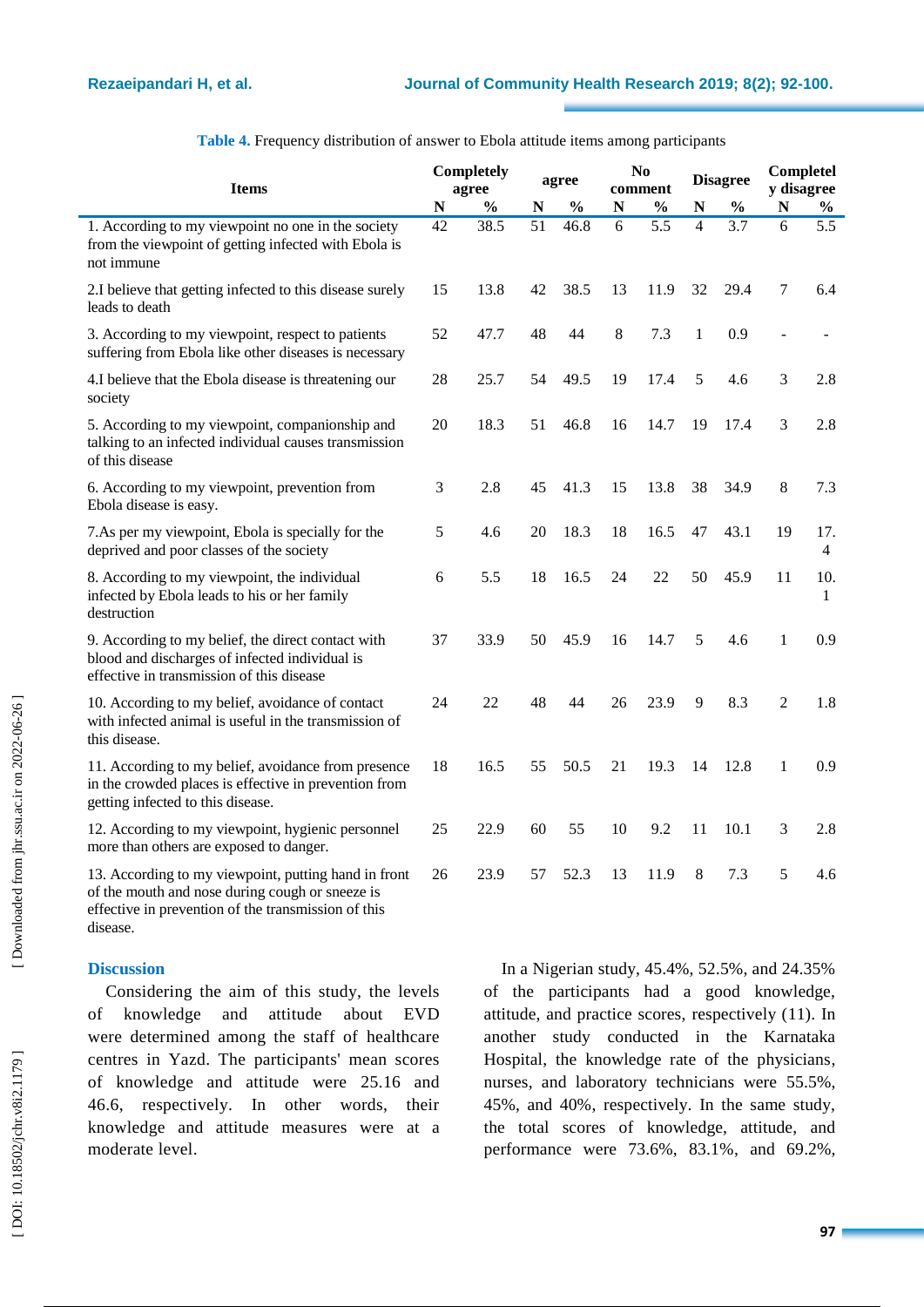respectively (12). In an interventional study in the United States, Ebola knowledge showed a significant increase after instruction, attitudes towards the infected patients were found to be positive (10). Such dispersed information can be due to sudden and unexpected outbreak of Ebola disease in the world, especially in African countries. In addition, the sensitivity of the concerned health care officials in dealing with the disease can be another reason. In the setting of the present study, dissemination of information by radio, televisions, and educational posters may contributed to increased awareness about the disease. Thus, appropriate training courses should be planned to deal with this disease, which must include all healthcare personnel .

The above -mentioned results are in concurrence with the findings of the present study. However, in a study in Sierra Leone, the rate of public knowledge about the EVD was low , but the participants' attitude was positive towards the prevention strategies and caring behaviours (17 ).

In the present study, physicians and people with PhD degree had the highest knowledge scores. In a study by Holakuei et al. (18), PhD and MPH students had the highest knowledge scores about Ebola. It is not surprising that the level of education is a factor in attaining knowledge.

The majority of participants in the current study knew that infection with this disease led to death. In a study by Olowookere et al. , the overwhelming majority of the participants (91.5%) were also aware of this fact (15). In the present study, 66% of the participants were unaware of the at -risk group, which is compared to 57.6% reported by Holakuei et al. (18 ). In our study, 59.6% of the participants knew that "avoiding contacts with an infected person" was a way to prevent from the disease. In Toure et al. study, 57.9% of the participants were aware of at least one way of protection against the disease (16). Mahwish et al. also reported that 88% of participants were aware of the fact that washing hands with water and soap was one of the

preventive measures (19). The high prevalence and mortality rates of this disease in some countries caused participants to be aware of the outcome of the disease, that's mean death .

In the present study, 53.2% of the healthcare workers were not aware of the most important transmission route of EVD. In Jiang et al. (15) and Olowookere et al. (20) studies, more than 80% of the participants were aware of the transmission routes of this disease. In our study, the majority of participants were unaware of the expected signs of the disease, which was consistent with Holakuei et al.'s findings (18). In Olowookere et al.'s study, 27% of people believed that a vaccine existed for Ebola (15 ); in our study, 64% of the participants did not believe that a vaccine existed for Ebola. It seems that since the incidence of EVD has not been reported in Iran, participants were not aware of the transmission routs.

Ebola patients, similar to other patients, must be respected and receive the best available medical care. The healthcare professionals in our study felt that Ebola patients must be provided with high quality personnel, facilities, equipment, and intervention. Stigmas must be avoided and ethical considerations must be followed in treating Ebola patients.

The results of this study showed that general awareness existed about the role of direct contact with the blood and fluids of an infected person in the transmission of Ebola. Nearly 35.8% of the participants believed that getting infected by this disease did not lead to death, which is not correct, implying the need for additional training. Only 17.4% of the participants believed that this disease was threatening our society , which is very low. Due to the high worldwide prevalence of this disease and its incidents in the neighbouring countries as well as Islamic places , the possibility of the spread of the disease cannot be under estimated. Therefore, it is necessary to educate the public on the potential consequences of Ebola. Knowledge and attitudes towards the Ebola disease had statistically significant relationship s with the level of education; higher education was associated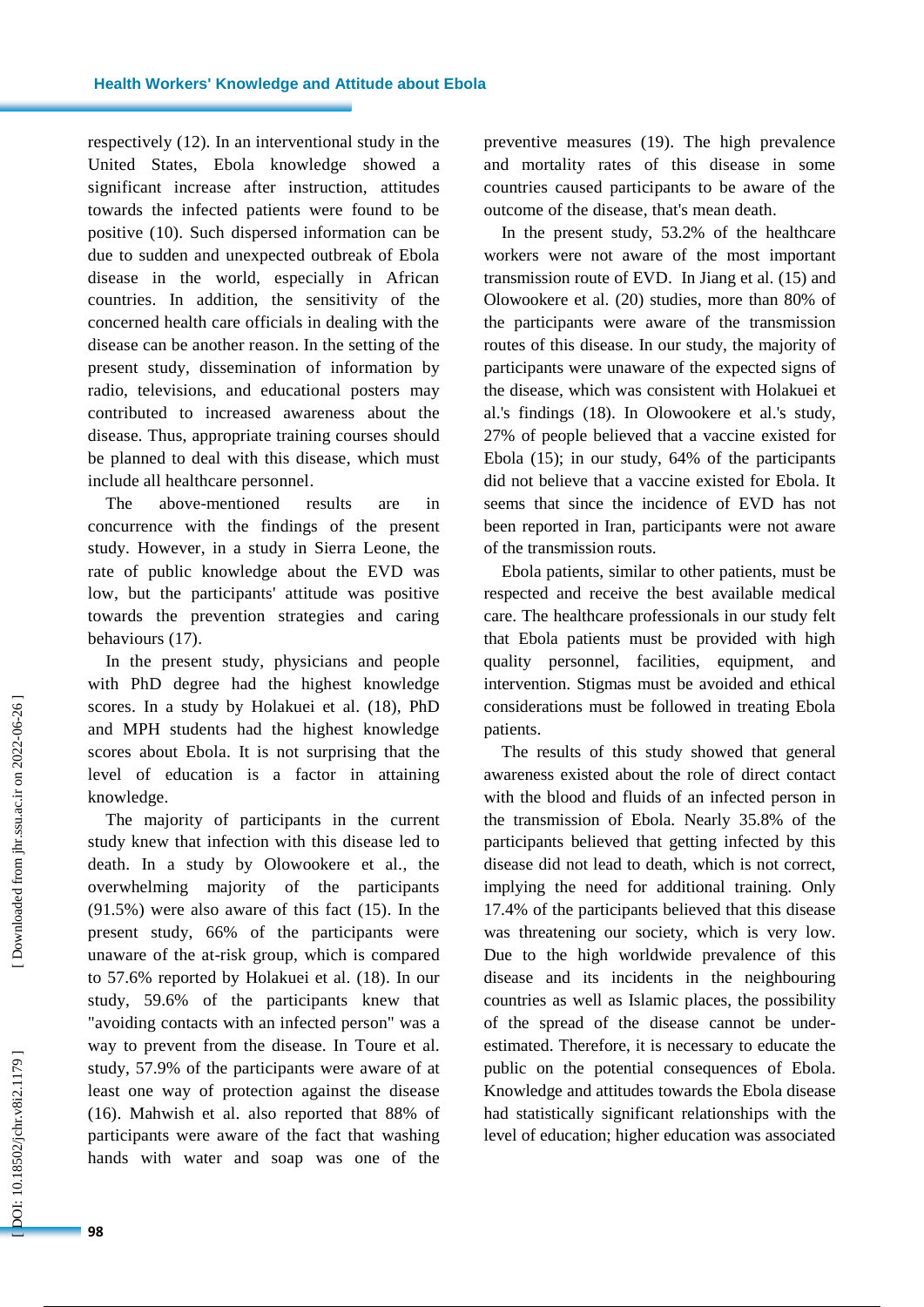with higher knowledge and attitudes scores, which were expected.

The main sources of information for the participants of the current study were radio and television (62%). In a study conducted by Vailayaet al., the most important source of information was the electronic media (41.2%) and only 19.5% of the participants received information via television (4). In the study conducted in Sierra Leone, 85% of the information about Ebola was obtained through radio (17 ). In studies by Idris et al. and Jiang et al., the media such as radio and television were the most important source of information (20, 21). Interestingly, health workers also received information from radio and television, while they should be a source of information for people in the community.

A limitation of this study was its cross -sectional design, which does not show a powerful causal relationship. Another limitation was application of self-report instruments to collect the data.

#### **Conclusion**

The knowledge level of the health centres' workers was not desirable , whereas their attitude level was good; thus, developing and conducting continuous education courses and workshops are recommended. The education programs must take into account the potential participants' level of education and professional expertise in order to design effective programs in increasing the knowledge and changing the attitudes of them .

#### **Acknowledgement s**

The authors are grateful to the respected healthcare workers in Yazd health centers for their cooperation and School of Public Health, Shahid Sadoughi University of Medical Sciences, Yazd for financial support of this study. The study was conducted by the ethical guidelines of the declaration of Helsinki.

#### **Conflict of interest**

Authors declare no conflict of interest.

#### **References**

1.Gatherer D. The 2014 Ebola virus disease outbreak in West Africa. Journal of General Virology. 2014;95(8):1619 -24 .

- 2. Maganga GD, Kapetshi J, Berthet N, et al. Ebola virus disease in the Democratic Republic of Congo. New England Journal of Medicine. 2014;371(22):2083 -91 .
- 3. Jarrett A. Ebola: A practice summary for nurse practitioners. The Journal for Nurse Practitioners. 2015;11(1):16 -26 .
- 4. Vailaya C, Kumar S, Moideen S. Ebola Virus Disease: Practices Health Care Professionals in a Tertiary Care Hospital. J Pub Health Med Res. 2014;2(2):13 - 8 .
- 5. Frieden T. Ebola Hemorrhagic Fever Ebola Virus Disease (EVD). The bottom line. 2014;12:01
- 6. Heymann DL. Control of communicable diseases manual. [Washington](https://www.cabdirect.org/cabdirect/search/?q=lp%3a%22Washington%22) : American PublicHealth Association; 2008 .
- 7. Rodriguez L, De Roo A, Guimard Y, et al. Persistence and genetic stability of Ebola virus during the outbreak in Kikwit, Democratic Republic of the Congo, 1995. Journal of Infectious Diseases. 1999;179(Supplement 1):S170-S6.
- 8. Rowe AK, Bertolli J, Khan AS, et al. Clinical, virologic, and immunologic follow -up of convalescent Ebola hemorrhagic fever patients and their household contacts, Kikwit, Democratic Republic of the Congo. Journal of Infectious Diseases. 1999;179(Supplement 1):S28 -S35 .
- 9. Omidian P, Tehoungue K, Monger J. Medical anthropology study of the Ebola virus disease (EVD) outbreak in Liberia/West Africa. WHO Field Report. Monrovia Liberia. 2014
- 10.Waheed Y. Ebola in West Africa: an international medical emergency. Asian Pacific Journal of Tropical Biomedicine. 2014;4(9):673 -4.
- 11. Iliyasu G, Ogoina D, Otu AA, et al. A multi -site knowledge attitude and practice survey of Ebola virus disease in Nigeria. PloS one. 2015;10(8):e0135955 .
- 12. Jamal A, Startsman K, Guy J, et al. Assessing Knowledge and Attitude about ebola in the US: a Cross Sectional Survey. Value in Health. 2015;18(3):A246 .
- 13. Ahmad A, Khan MU, Jamshed SQ, et al. Are healthcare workers ready for Ebola? An assessment of their knowledge and attitude in a referral hospital in South India. The Journal of Infection in Developing Countries. 2016;10(07):747 -54.